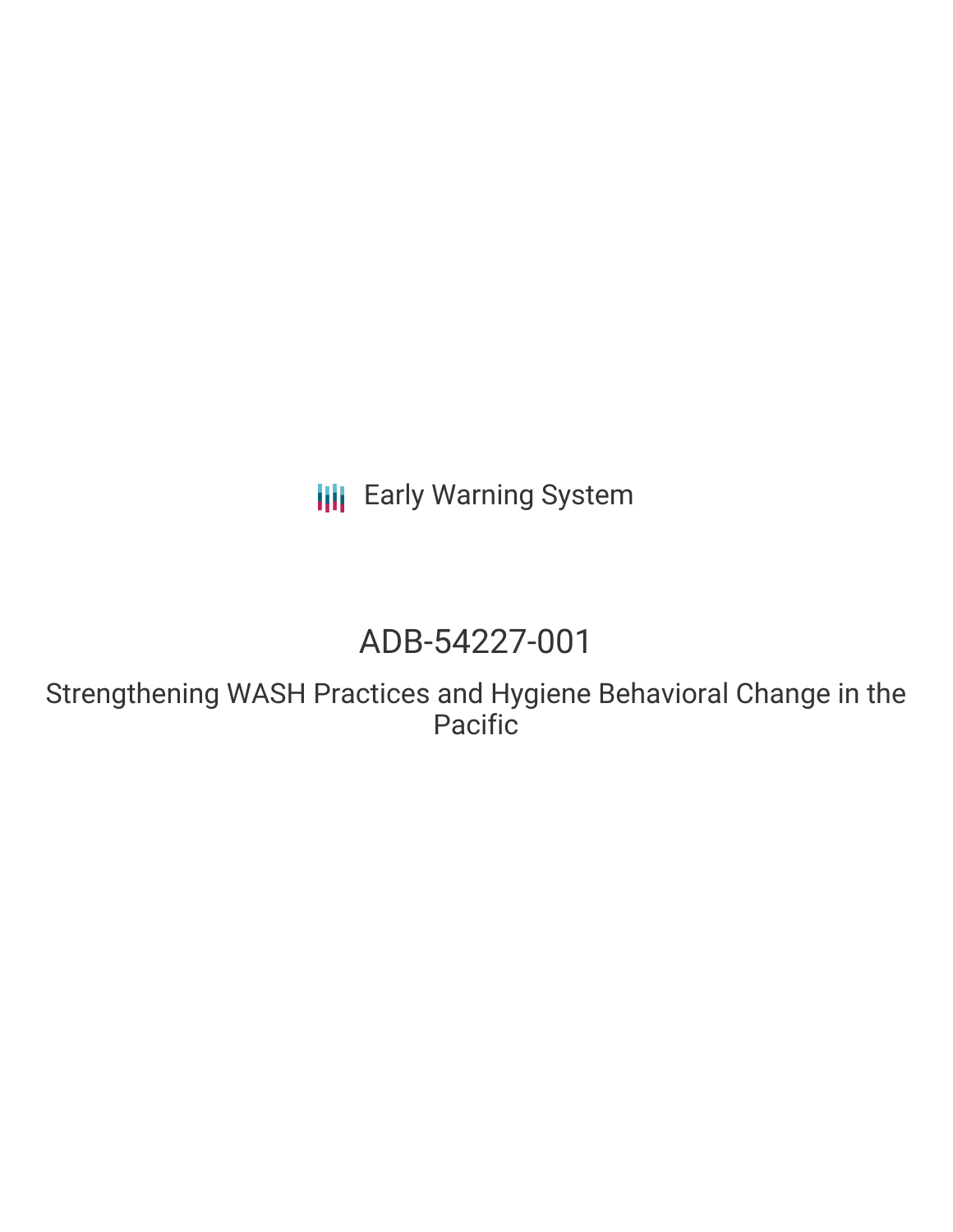

#### **Quick Facts**

| <b>Financial Institutions</b>  | Asian Development Bank (ADB)                       |
|--------------------------------|----------------------------------------------------|
| <b>Status</b>                  | Proposed                                           |
| <b>Bank Risk Rating</b>        |                                                    |
| <b>Borrower</b>                | Regional                                           |
| <b>Sectors</b>                 | <b>Technical Cooperation, Water and Sanitation</b> |
| <b>Investment Type(s)</b>      | Fund                                               |
| <b>Investment Amount (USD)</b> | \$4.00 million                                     |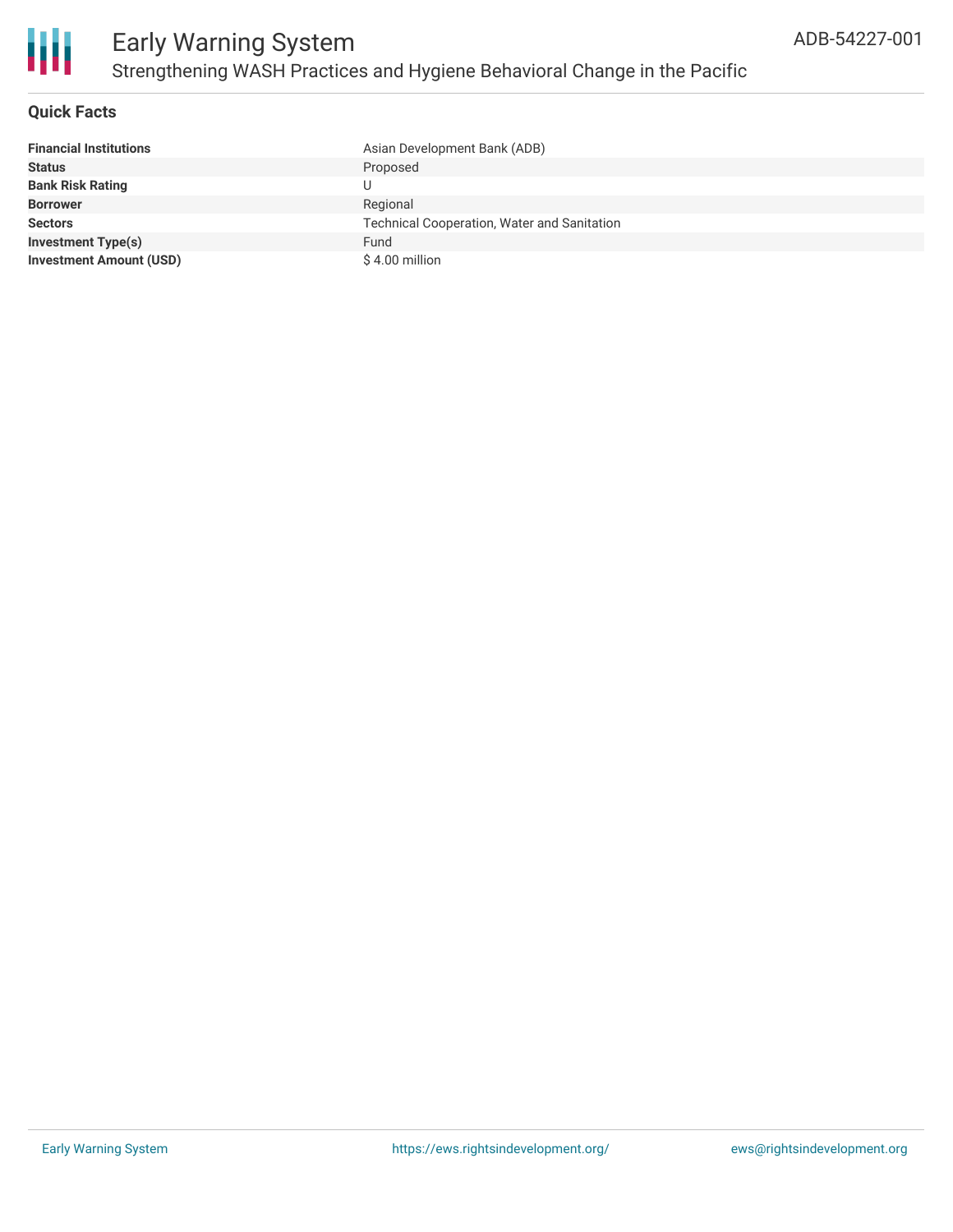

#### **Project Description**

No project description available at the time of disclosure. According to the bank's website, the project's outputs are:

- WASH practices in households and public areas in ADB's Pacific DMCs improved
- Enabling environment for improved and sustainable hygiene in ADB's Pacific DMCs strengthened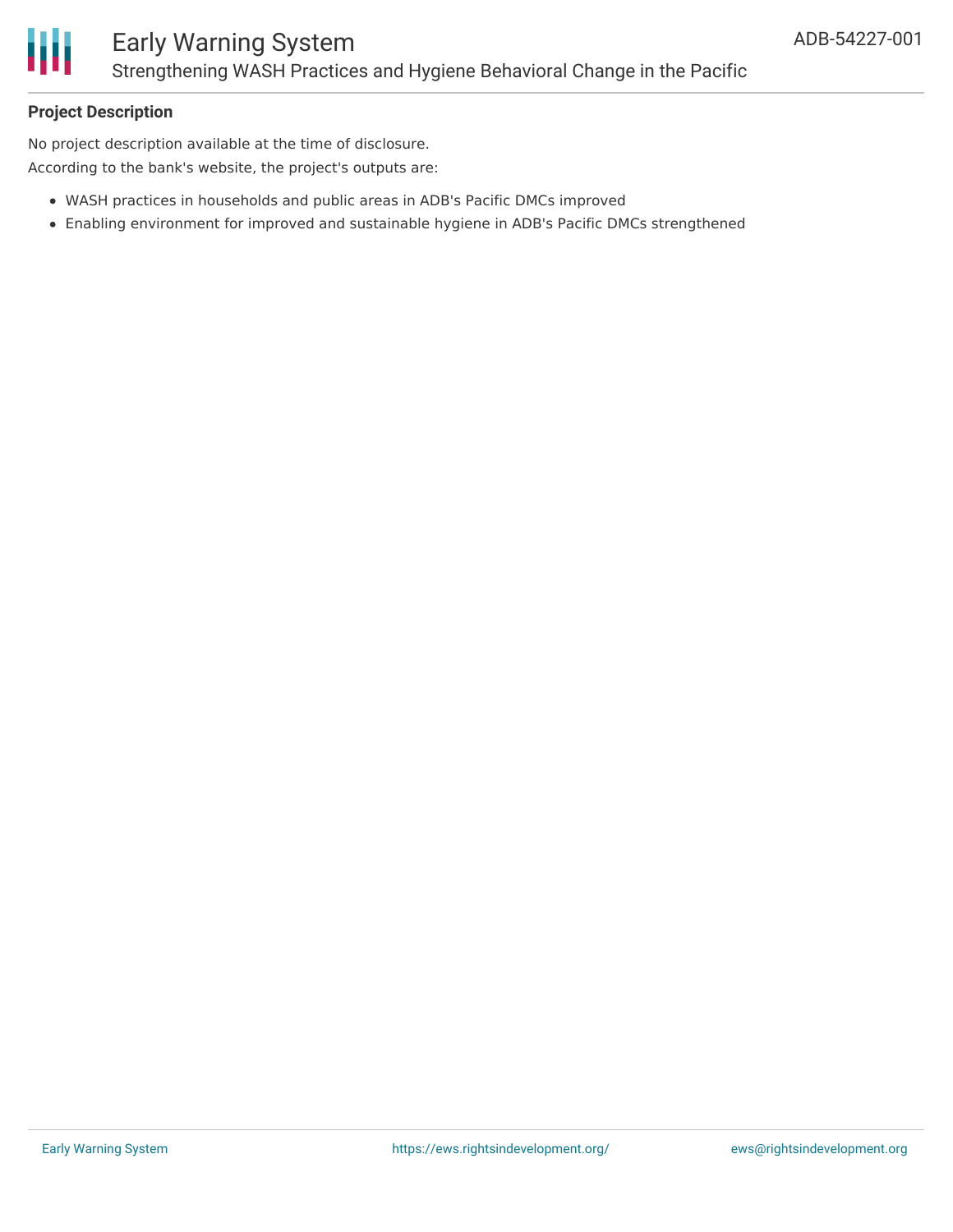

### Early Warning System Strengthening WASH Practices and Hygiene Behavioral Change in the Pacific

#### **Investment Description**

Asian Development Bank (ADB)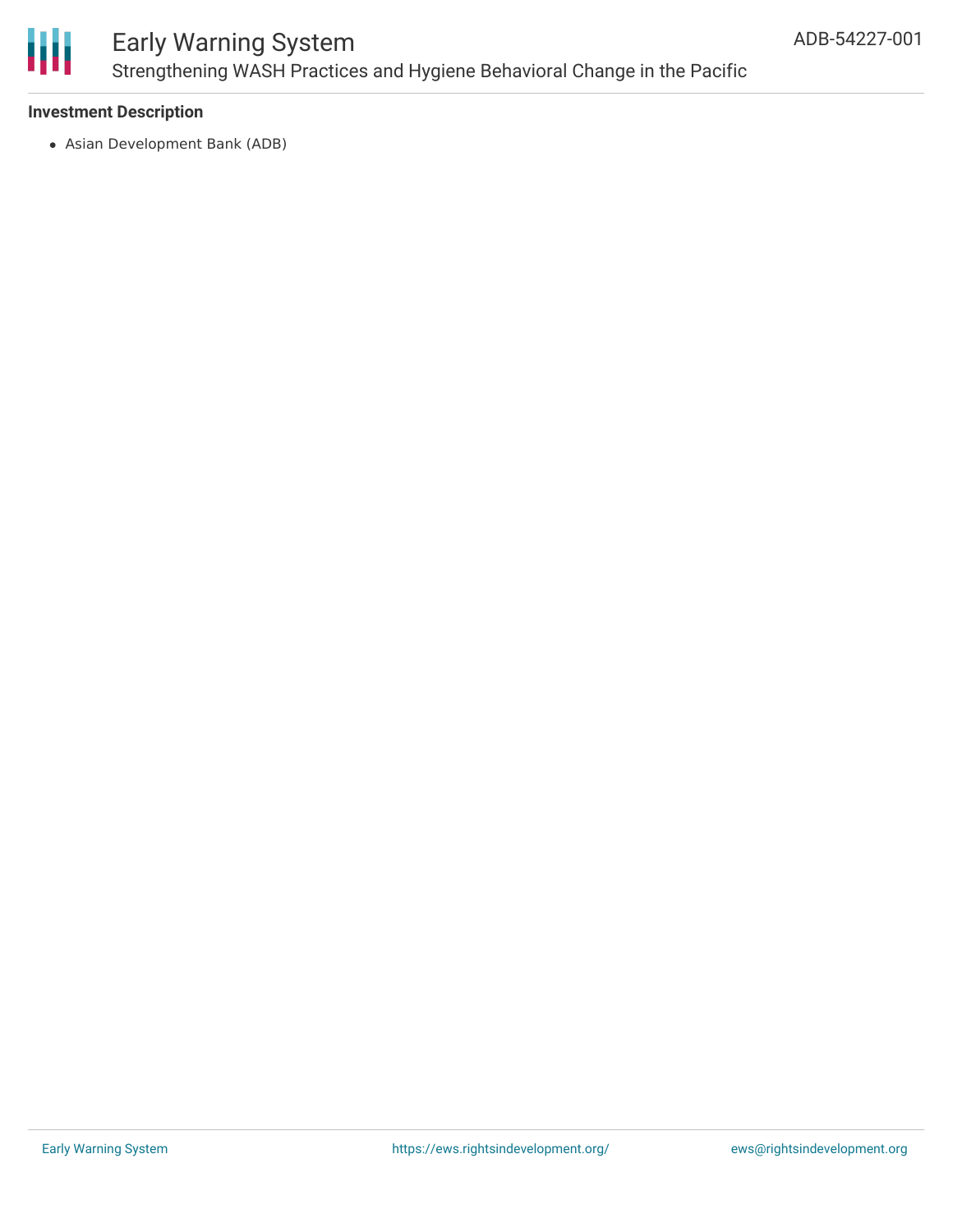

#### **Contact Information**

Responsible ADB Officer Conroy, Alexandra L. Responsible ADB Department Pacific Department Responsible ADB Division PAUW Executing Agencies Asian Development Bank 6 ADB Avenue, Mandaluyong City 1550, Philippines

#### **ACCOUNTABILITY MECHANISM OF ADB**

The Accountability Mechanism is an independent complaint mechanism and fact-finding body for people who believe they are likely to be, or have been, adversely affected by an Asian Development Bank-financed project. If you submit a complaint to the Accountability Mechanism, they may investigate to assess whether the Asian Development Bank is following its own policies and procedures for preventing harm to people or the environment. You can learn more about the Accountability Mechanism and how to file a complaint at: <http://www.adb.org/site/accountability-mechanism/main>